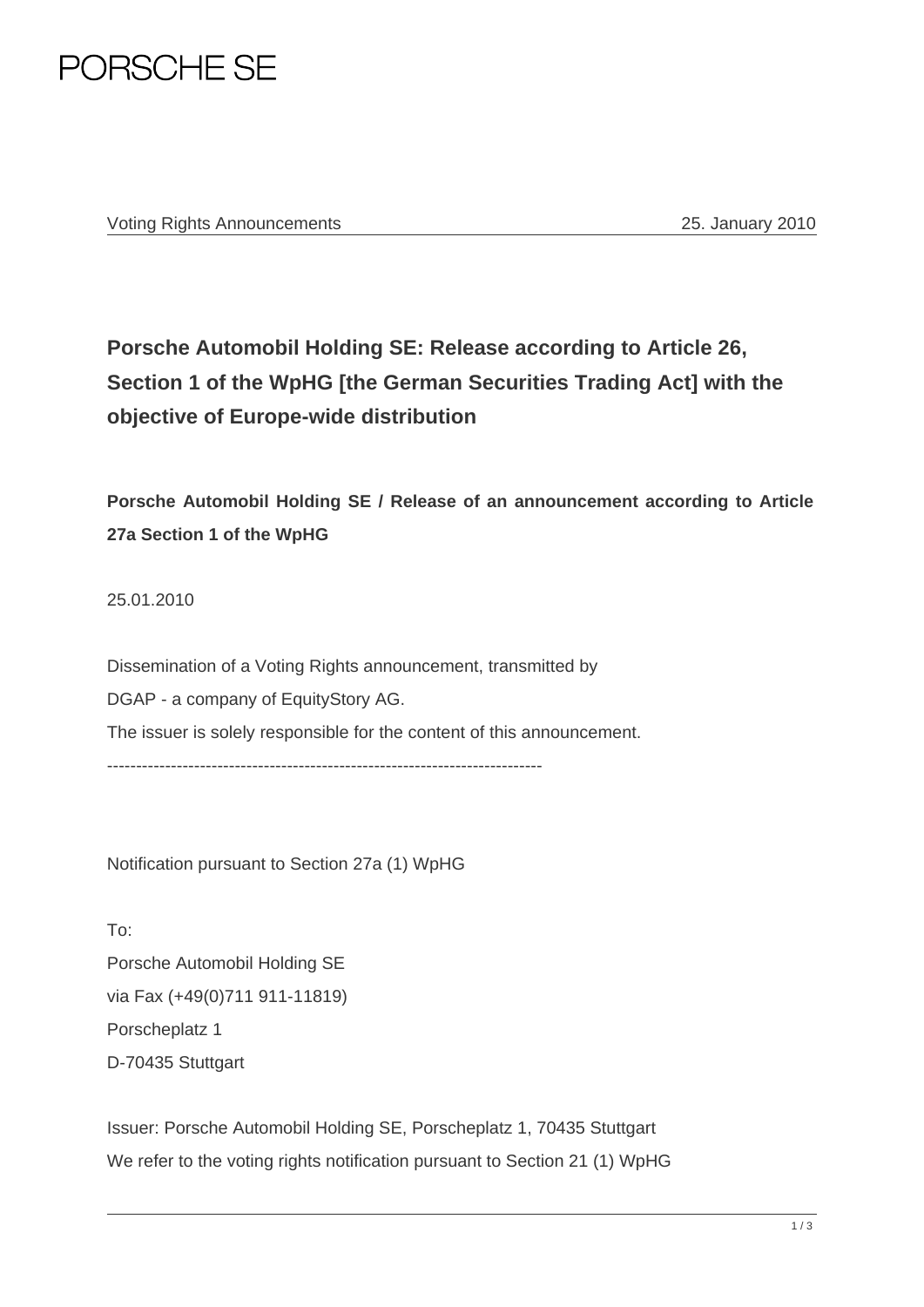## PORSCHE SE

as of December 18, 2009.

This document is a notification pursuant to section 27a (1) WpHG.

For and on behalf of Qatar Holding Germany GmbH, Gervinusstraße 17, 60322 Frankfurt am Main, Germany,

(A) we hereby notify the Issuer of the following goals:

1. the investment in the Issuer is a long-term investment and serves the implementation of strategic objectives;

2. it is intended to acquire or otherwise obtain additional voting rights within the next 12 months, in particular in connection with any merger involving the Issuer or by exercise of pre-emptive subscription rights (Bezugsrechte) in case of any capital increase;

3. it is intended to gain representation in the supervisory board; otherwise it is not intended to aim at influencing the appointment or revocation of members of the supervisory or management body; and 4. it is not intended to aim at a significant change of the structure of

the capital of the Issuer including the ratio between equity financing and debt financing and the dividend policy; and

(B) we hereby notify the Issuer that the voting rights of the Issuer were acquired with 100% equity funds (Eigenmittel).

Frankfurt am Main, January 20, 2010

\_\_\_\_\_\_\_\_\_\_\_\_\_\_\_\_\_\_\_\_\_\_\_\_\_\_\_\_\_\_\_\_\_

Dr. Roger Kiem Shearman & Sterling LLP Gervinusstrasse 17 D-60322 Frankfurt am Main T +49.69.9711.1000 F +49.69.9711.1100